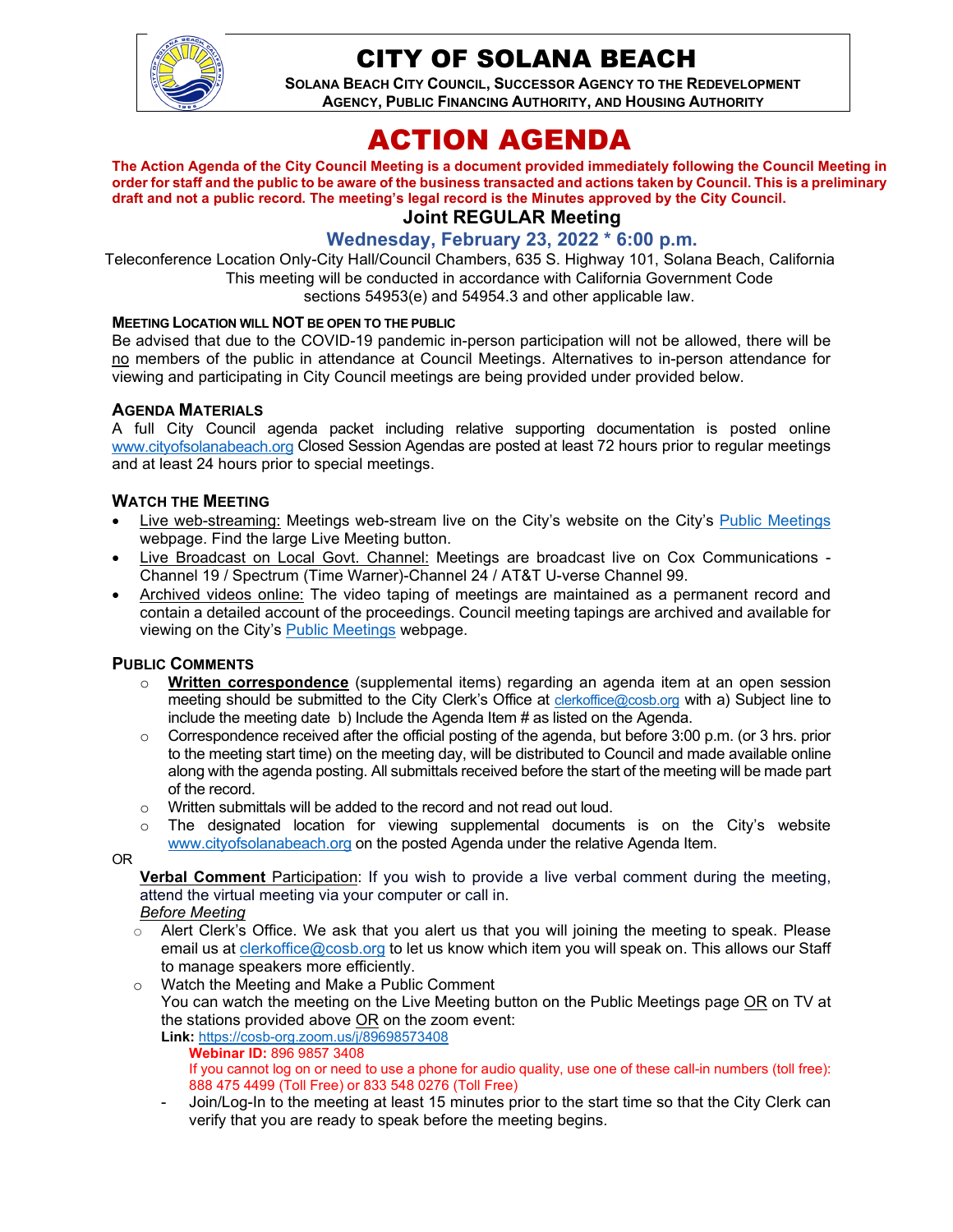Audio Accessibility: If your computer does not have a microphone or you have sound issues, you can call-in from a landline or cell phone and use it as your audio (phone # is provided once you log-in to Zoom, see above). If you call in for better audio, mute your computer's speakers to eliminate feedback so that you do not have two audios when you are speaking.

#### *During Meeting:*

- $\circ$  During each Agenda Item and Oral Communications, attendees will be asked if they would like to speak. Speakers are taken during each agenda item.
- $\circ$  Speakers will be asked to raise their hand (zoom icon under participants can be clicked or on the phone you can dial \*9) if they would like to be called on to speak during each item. We will call on you by your log in name or the last 4 digits of your phone #. When called on by the meeting organizer, we will unmute so you may provide comments for the allotted time. Allotted speaker times are listed under eac[h Agenda](https://urldefense.proofpoint.com/v2/url?u=https-3A__www.ci.solana-2Dbeach.ca.us_index.asp-3FSEC-3DF0F1200D-2D21C6-2D4A88-2D8AE1-2D0BC07C1A81A7-26Type-3DB-5FBASIC&d=DwMFaQ&c=euGZstcaTDllvimEN8b7jXrwqOf-v5A_CdpgnVfiiMM&r=1XAsCUuqwK_tji2t0s1uIQ&m=C7WzXfOw2_nkEFMJClT55zZsF4tmIf_7KTn0o1WpYqI&s=3DcsWExM2_nx_xpvFtXslUjphiXd0MDCCF18y_Qy5yU&e=) section.
- o Choose Gallery View to see the presentations, when applicable.

#### **SPECIAL ASSISTANCE NEEDED - AMERICAN DISABILITIES ACT TITLE 2**

In compliance with the Americans with Disabilities Act of 1990, persons with a disability may request an agenda in appropriate alternative formats as required by Section 202. Any person with a disability who requires a modification or accommodation in order to participate in a meeting should direct such request to the City Clerk's office (858) 720 2400 [clerkoffice@cosb.org](mailto:EMAILGRP-CityClerksOfc@cosb.org) at least 72 hours prior to the meeting.

| <b>CITY COUNCILMEMBERS</b>                 |                                              |                                            |                                       |
|--------------------------------------------|----------------------------------------------|--------------------------------------------|---------------------------------------|
| Lesa Heebner, Mayor                        |                                              |                                            |                                       |
| <b>Kelly Harless</b><br>Deputy Mayor       | David A. Zito<br>Councilmember<br>District 1 | Jewel Edson<br>Councilmember<br>District 3 | <b>Kristi Becker</b><br>Councilmember |
| <b>Gregory Wade</b><br><b>City Manager</b> | Johanna Canlas<br><b>City Attorney</b>       |                                            | Angela Ivey<br><b>City Clerk</b>      |

#### **SPEAKERS:**

See Public Participation on the first page of the Agenda for publication participation options.

#### **READING OF ORDINANCES AND RESOLUTIONS:**

Pursuant to [Solana Beach Municipal Code](https://www.codepublishing.com/CA/SolanaBeach/) Section 2.04.460, at the time of introduction or adoption of an ordinance or adoption of a resolution, the same shall not be read in full unless after the reading of the title, further reading is requested by a member of the Council. If any Councilmember so requests, the ordinance or resolution shall be read in full. In the absence of such a request, this section shall constitute a waiver by the council of such reading.

#### **CALL TO ORDER AND ROLL CALL: COUNCIL ACTION: Approved 5/0**

## **CLOSED SESSION REPORT:**

**FLAG SALUTE:**

#### **APPROVAL OF AGENDA: COUNCIL ACTION: Approved 5/0**

#### **ORAL COMMUNICATIONS:**

*Note to Public: Refer to Public Participation for information on how to submit public comment.*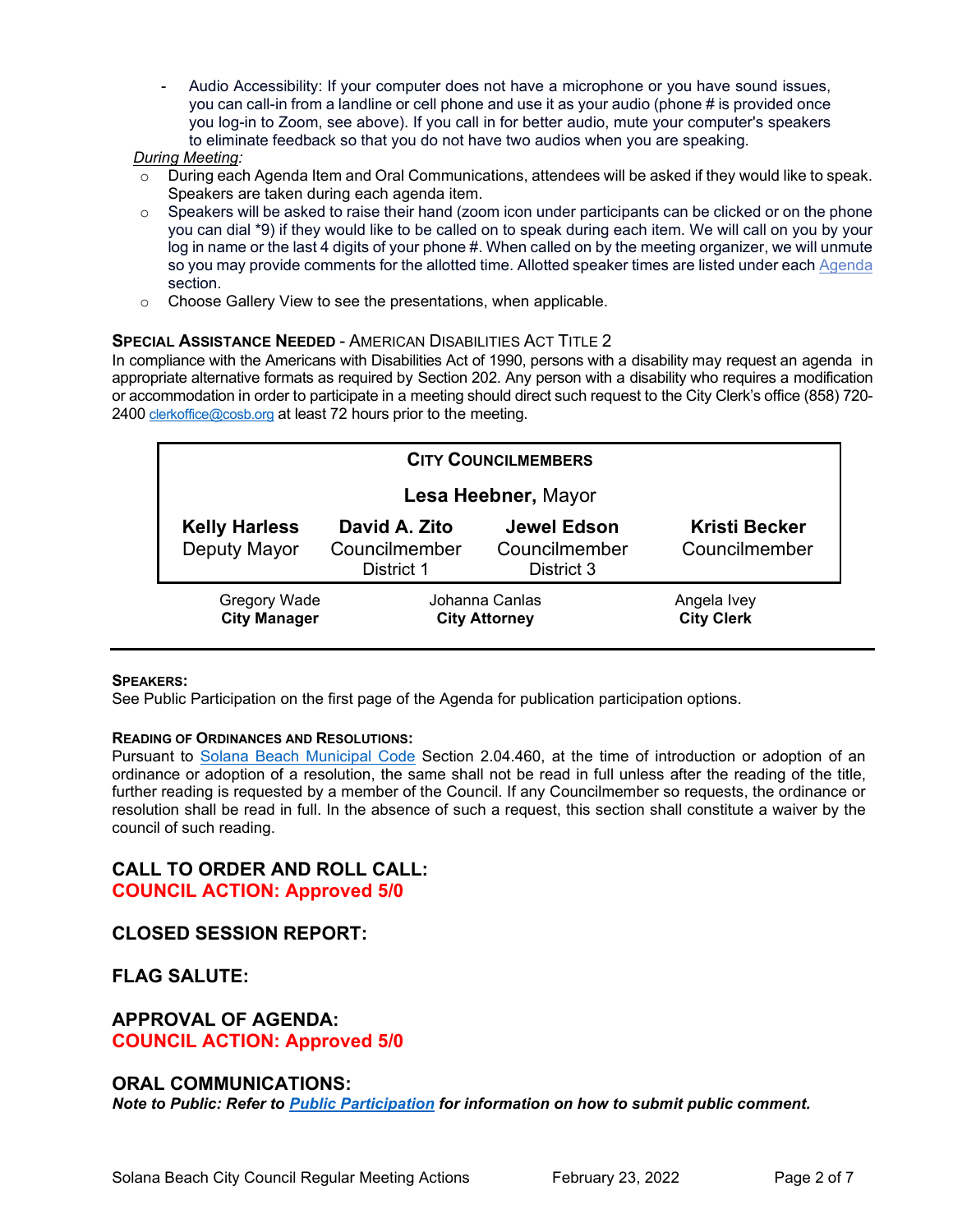This portion of the agenda provides an opportunity for members of the public to address the City Council on items relating to City business and not appearing on today's agenda by joining the virtual meeting online to speak live, per the Public Participation instructions on the Agenda.

Pursuant to the Brown Act, no action shall be taken by the City Council on public comment items. No written correspondence may be submitted in lieu of public speaking. Council may refer items to the City Manager for placement on a future agenda. The maximum time allotted for each speaker is THREE MINUTES (SBMC 2.04.190).

## **COUNCIL COMMUNITY ANNOUNCEMENTS / COMMENTARY:**

*An opportunity for City Council to make brief announcements or report on their activities. These items are not agendized for official City business with no action or substantive discussion.* 

#### **A. CONSENT CALENDAR:** (Action Items) (A.1. - A.6.)

*Note to Public: Refer to Public Participation for information on how to submit public comment.*  Items listed on the Consent Calendar are to be acted in a single action of the City Council unless pulled for discussion.

Any member of the public may address the City Council on an item of concern by submitting written correspondence for the record to be filed with the record or by joining the virtual meeting online to speak live, per the Public Participation instructions on the Agenda. The maximum time allotted for each speaker is THREE MINUTES (SBMC 2.04.190).

Those items removed from the Consent Calendar by a member of the Council will be trailed to the end of the agenda, while Consent Calendar items removed by the public will be discussed immediately after approval of the Consent Calendar.

#### **A.1. Register Of Demands.** (File 0300-30)

Recommendation: That the City Council

1. Ratify the list of demands for January 22, 2022 – February 04, 2022.

[Item A.1. Report \(click here\)](https://solanabeach.govoffice3.com/vertical/Sites/%7B840804C2-F869-4904-9AE3-720581350CE7%7D/uploads/A.1._Report_(click_here)_2-23-22_-_O.pdf) 

*Posted Reports & Supplemental Docs contain records up to the cut off time, prior to the start of the meeting, for processing new submittals. The final official record containing handouts, PowerPoints, etc. can be obtained through a Records Request to the City Clerk's Office.*

**COUNCIL ACTION: Approved 4/0/1** (Abstain: Zito)

#### **A.2. General Fund Budget Adjustments for Fiscal Year 2021/2022.** (File 0330-30)

Recommendation: That the City Council

1. Receive the report listing changes made to the Fiscal Year 2021/2022 General Fund Adopted Budget.

[Item A.2. Report \(click here\)](https://solanabeach.govoffice3.com/vertical/Sites/%7B840804C2-F869-4904-9AE3-720581350CE7%7D/uploads/A.2._Report_(click_here)_2-23-22_-_O.pdf) 

*Posted Reports & Supplemental Docs contain records up to the cut off time, prior to the start of the meeting, for processing new submittals. The final official record containing handouts, PowerPoints, etc. can be obtained through a Records Request to the City Clerk's Office.*

**COUNCIL ACTION: Approved 5/0**

#### **A.3. Street Maintenance & Repair Project Fiscal Year (FY) 2021-22.** (File 0820-35)

Recommendation: That the City Council

#### 1. Adopt **Resolution 2022-019:**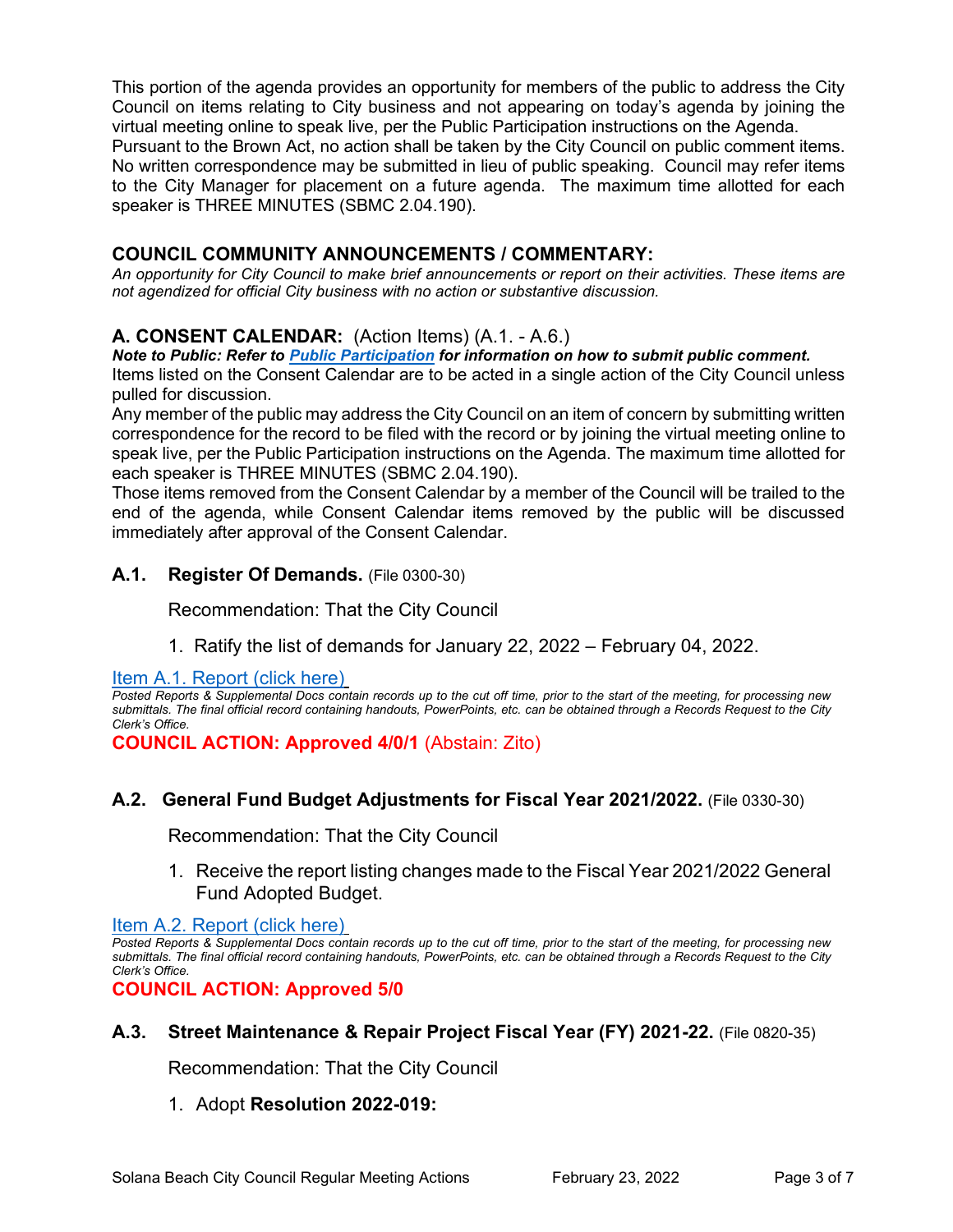- a. Awarding a construction contract for the FY 21-22 Street Maintenance & Repair Project, Bid 2022-01, in the amount of \$547,612, to PAL General Engineering.
- b. Approving an amount of \$155,888 for construction contingency.
- c. Authorizing the appropriation of \$17,500 from the Public Arts Reserve account to the General Fund CIP for the installation of the art pads at Las Banderas/San Andreas Drive and North Cedros Avenue/E. Cliff Street.
- d. Authorizing the City Manager to execute the construction contract on behalf of the City.
- e. Authorizing the City Manager to approve cumulative change orders up to the construction contingency amount.

[Item A.3. Report \(click here\)](https://solanabeach.govoffice3.com/vertical/Sites/%7B840804C2-F869-4904-9AE3-720581350CE7%7D/uploads/A.3._Report_(click_here)_2-23-22_-_O.pdf) 

*Posted Reports & Supplemental Docs contain records up to the cut off time, prior to the start of the meeting, for processing new submittals. The final official record containing handouts, PowerPoints, etc. can be obtained through a Records Request to the City Clerk's Office.*

**COUNCIL ACTION: Approved 5/0**

## **A.4. Destruction of Obsolete Records.** (File 0170-50)

Recommendation: That the City Council

1. Adopt **Resolution 2022-018** authorizing the destruction of officially obsolete records.

#### [Item A.4. Report \(click here\)](https://solanabeach.govoffice3.com/vertical/Sites/%7B840804C2-F869-4904-9AE3-720581350CE7%7D/uploads/A.4._Report_(click_here)_2-23-22_-_O.pdf)

*Posted Reports & Supplemental Docs contain records up to the cut off time, prior to the start of the meeting, for processing new submittals. The final official record containing handouts, PowerPoints, etc. can be obtained through a Records Request to the City Clerk's Office.*

**COUNCIL ACTION: Approved 5/0**

## **A.5. Oppose Initiative 21-0042A1 – Taxpayer Protection and Government Accountability Act.** (File 0480-70)

Recommendation: That the City Council

1. Adopt **Resolution 2022-021** opposing Initiative 21-0042A1 the Taxpayer Protection and Government Accountability Act.

[Item A.5. Report \(click here\)](https://solanabeach.govoffice3.com/vertical/Sites/%7B840804C2-F869-4904-9AE3-720581350CE7%7D/uploads/A.5._Report_(click_here)_2-23-22_-_O.pdf) 

*Posted Reports & Supplemental Docs contain records up to the cut off time, prior to the start of the meeting, for processing new submittals. The final official record containing handouts, PowerPoints, etc. can be obtained through a Records Request to the City Clerk's Office.*

**COUNCIL ACTION: Approved 5/0**

## **B. PUBLIC HEARINGS:** (B.1.)

*Note to Public: Refer to Public Participation for information on how to submit public comment.* 

Any member of the public may address the City Council on an item of concern by submitting written correspondence for the record to be filed with the record or by registering to join the virtual meeting online to speak live, per the Public Participation instructions on the Agenda. The maximum time allotted for each speaker is THREE MINUTES (SBMC 2.04.190).

An applicant or designee(s) for a private development/business project, for which the public hearing is being held, is allotted a total of fifteen minutes to speak, as per SBMC 2.04.210. A portion of the fifteen minutes may be saved to respond to those who speak in opposition. All other speakers have three minutes each.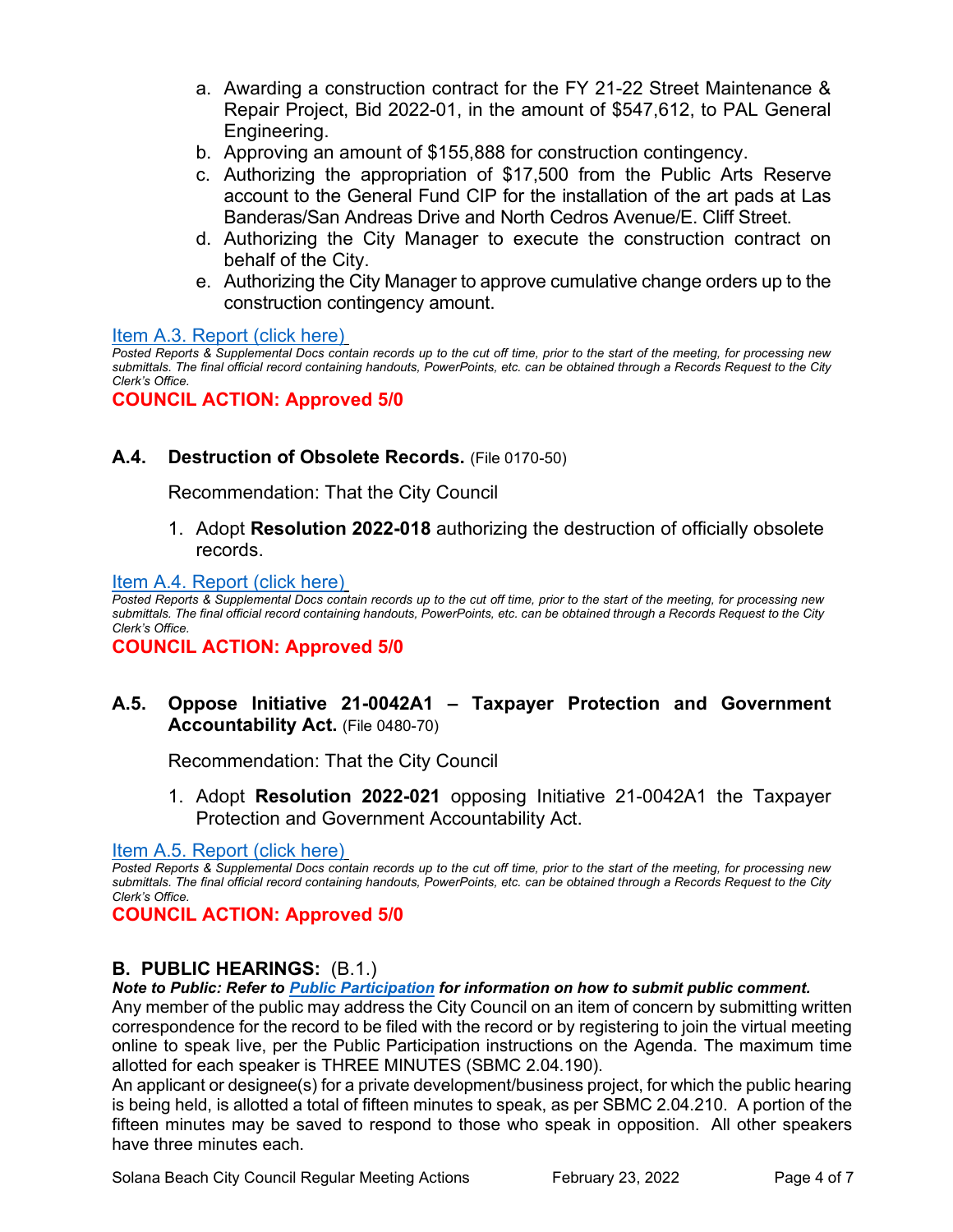After considering all of the evidence, including written materials and oral testimony, the City Council must make a decision supported by findings and the findings must be supported by substantial evidence in the record.

#### **B.1. Public Hearing: 603 Glencrest Pl., Applicant: Johnson, Case: DRP20- 016/SDP20-022.** (File 0600-40)

The proposed project could be found to be consistent with the General Plan and the underlying SBMC could be found, as conditioned, to meet the discretionary findings required as discussed in this report to approve a DRP. Therefore, Staff recommends that the City Council:

- 1. Conduct the Public Hearing: Open the Public Hearing, Report Council Disclosures, Receive Public Testimony, and Close the Public Hearing.
- 2. Find the project exempt from the California Environmental Quality Act pursuant to Section 15303 of the State CEQA Guidelines; and
- 3. If the City Council makes the requisite findings and approves the project, adopt **Resolution 2022-014** conditionally approving a DRP and SDP to allow for the construction of a first-story remodel and new second-story addition to an existing one-story, single-family residence with an attached garage at 603 Glencrest Place, Solana Beach.

[Item B.1. Report \(click here\)](https://solanabeach.govoffice3.com/vertical/Sites/%7B840804C2-F869-4904-9AE3-720581350CE7%7D/uploads/B.1._Report_(click_here)_2-23-22_-_O.pdf)

[Item B.1. Supplemental Docs \(updated 2-17-22\)](https://solanabeach.govoffice3.com/vertical/Sites/%7B840804C2-F869-4904-9AE3-720581350CE7%7D/uploads/B.1._Supp_Docs_2-17_-_O.pdf)

*Posted Reports & Supplemental Docs contain records up to the cut off time, prior to the start of the meeting, for processing new submittals. The final official record containing handouts, PowerPoints, etc. can be obtained through a Records Request to the City Clerk's Office.*

**COUNCIL ACTION: Approved 5/0**

## **C. STAFF REPORTS: (C.1. – C.2.)**

*Note to Public: Refer to Public Participation for information on how to submit public comment.* 

Any member of the public may address the City Council on an item of concern by submitting written correspondence for the record to be filed with the record or by registering to join the virtual meeting online to speak live, per the Public Participation instructions on the Agenda. The maximum time allotted for each speaker is THREE MINUTES (SBMC 2.04.190).

## **C.1. La Colonia Master Plan Update.** (File 0720-15)

Recommendation: That the City Council

- 1. Adopt **Resolution 2022-017** authorizing the City Manager to execute a Professional Services Agreement, in an amount not to exceed \$52,140, with Van Dyke Landscape Architects to update the La Colonia Master Plan, which would incorporate the vacant City-owned parcels north of the La Colonia Skate Park.
- 2. Authorizing an appropriation of \$32,140 from the General Fund Undesignated Reserve Fund into the project account for the La Colonia Master Plan Update.
- 3. Authorizing the City Treasurer to amend the FY 2021/2022 and FY 2022/23 Adopted Budget accordingly.

#### Item C.1. Report (click here)

#### **COUNCIL ACTION: Approved 5/0**

*Posted Reports & Supplemental Docs contain records up to the cut off time, prior to the start of the meeting, for processing new submittals. The final official record containing handouts, PowerPoints, etc. can be obtained through a Records Request to the City Clerk's Office.*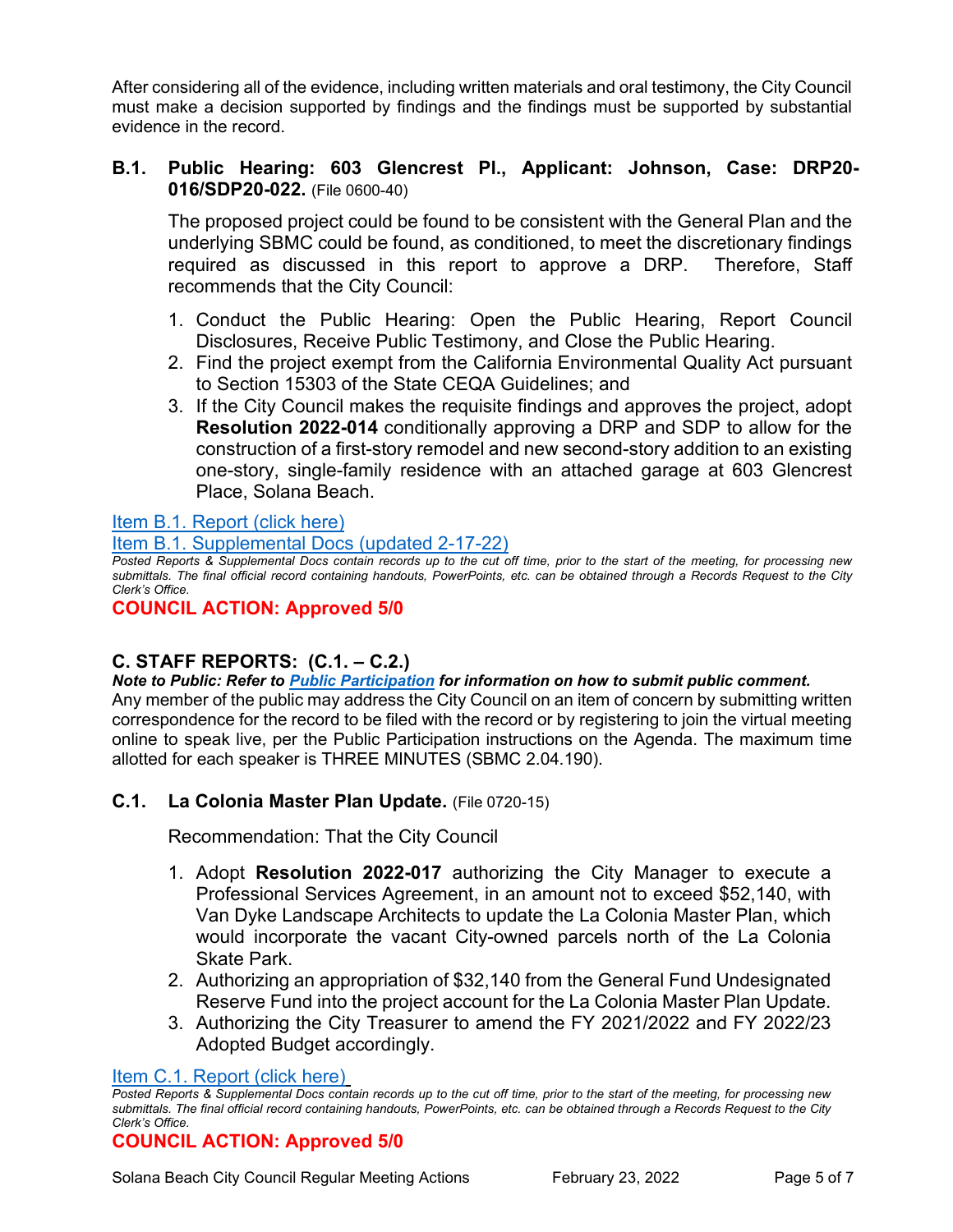## **C.2. Fire Department Community Risk Assessment & Standards of Cover and Management/Administrative Assessment.** (File 0260-10)

Recommendation: That the City Council

1. Receive the presentation from the Fire Department and Fitch and Associates, LLC, and provide feedback.

[Item C.2. Report](https://solanabeach.govoffice3.com/vertical/Sites/%7B840804C2-F869-4904-9AE3-720581350CE7%7D/uploads/C.2._Report_(click_here)_2-23-22_-_O.pdf) (click here)

*Posted Reports & Supplemental Docs contain records up to the cut off time, prior to the start of the meeting, for processing new submittals. The final official record containing handouts, PowerPoints, etc. can be obtained through a Records Request to the City Clerk's Office.*

Report received.

**A.6. Oppose City of Oceanside's Planned Beach Sand Replenishment and Retention Device Project.** (File 0480-75)

Recommendation: That the City Council

1. Adopt **Resolution 2022-016** approving a statement of opposition to constructing devices that could interfere with the natural flow of beach sand.

[Item A.6. Report \(click here\)](https://solanabeach.govoffice3.com/vertical/Sites/%7B840804C2-F869-4904-9AE3-720581350CE7%7D/uploads/A.6._Report_(click_here)_2-23-22_-_O.pdf) 

[Item A.6. Supplemental Docs \(updated 2-23-22 at 3:00pm\)](https://solanabeach.govoffice3.com/vertical/Sites/%7B840804C2-F869-4904-9AE3-720581350CE7%7D/uploads/A.6._Supp_Docs_(2-23_255pm)_-O.pdf)

*Posted Reports & Supplemental Docs contain records up to the cut off time, prior to the start of the meeting, for processing new submittals. The final official record containing handouts, PowerPoints, etc. can be obtained through a Records Request to the City Clerk's Office.*

**COUNCIL ACTION: Approved 4/0/1 (Abstain: Zito)** 

## **COMPENSATION & REIMBURSEMENT DISCLOSURE:**

GC: Article 2.3. Compensation: 53232.3. (a) Reimbursable expenses shall include, but not be limited to, meals, lodging, and travel. 53232.3 (d) Members of a legislative body shall provide brief reports on meetings attended at the expense of the local agency "*City*" at the next regular meeting of the legislative body.

## **COUNCIL COMMITTEE REPORTS:** [Council Committees](https://www.ci.solana-beach.ca.us/index.asp?SEC=584E1192-3850-46EA-B977-088AC3E81E0D&Type=B_BASIC)

## **REGIONAL COMMITTEES: (outside agencies, appointed by this Council)**

- a. City Selection Committee (meets twice a year) Primary-Heebner, Alternate-Edson
- b. Clean Energy Alliance (CEA) JPA: Primary-Becker, Alternate-Zito
- c. County Service Area 17: Primary- Harless, Alternate-Edson
- d. Escondido Creek Watershed Authority: Becker /Staff (no alternate).
- e. League of Ca. Cities' San Diego County Executive Committee: Primary-Becker, Alternate-Harless. Subcommittees determined by its members.
- f. League of Ca. Cities' Local Legislative Committee: Primary-Harless, Alternate-Becker
- g. League of Ca. Cities' Coastal Cities Issues Group (CCIG): Primary-Becker, Alternate-**Harless**
- h. North County Dispatch JPA: Primary-Harless, Alternate-Becker
- i. North County Transit District: Primary-Edson, Alternate-Harless
- j. Regional Solid Waste Association (RSWA): Primary-Harless, Alternate-Zito
- k. SANDAG: Primary-Heebner,  $1<sup>st</sup>$  Alternate-Zito,  $2<sup>nd</sup>$  Alternate-Edson. Subcommittees determined by its members.
- l. SANDAG Shoreline Preservation Committee: Primary-Becker, Alternate-Zito
- m. San Dieguito River Valley JPA: Primary-Harless, Alternate-Becker